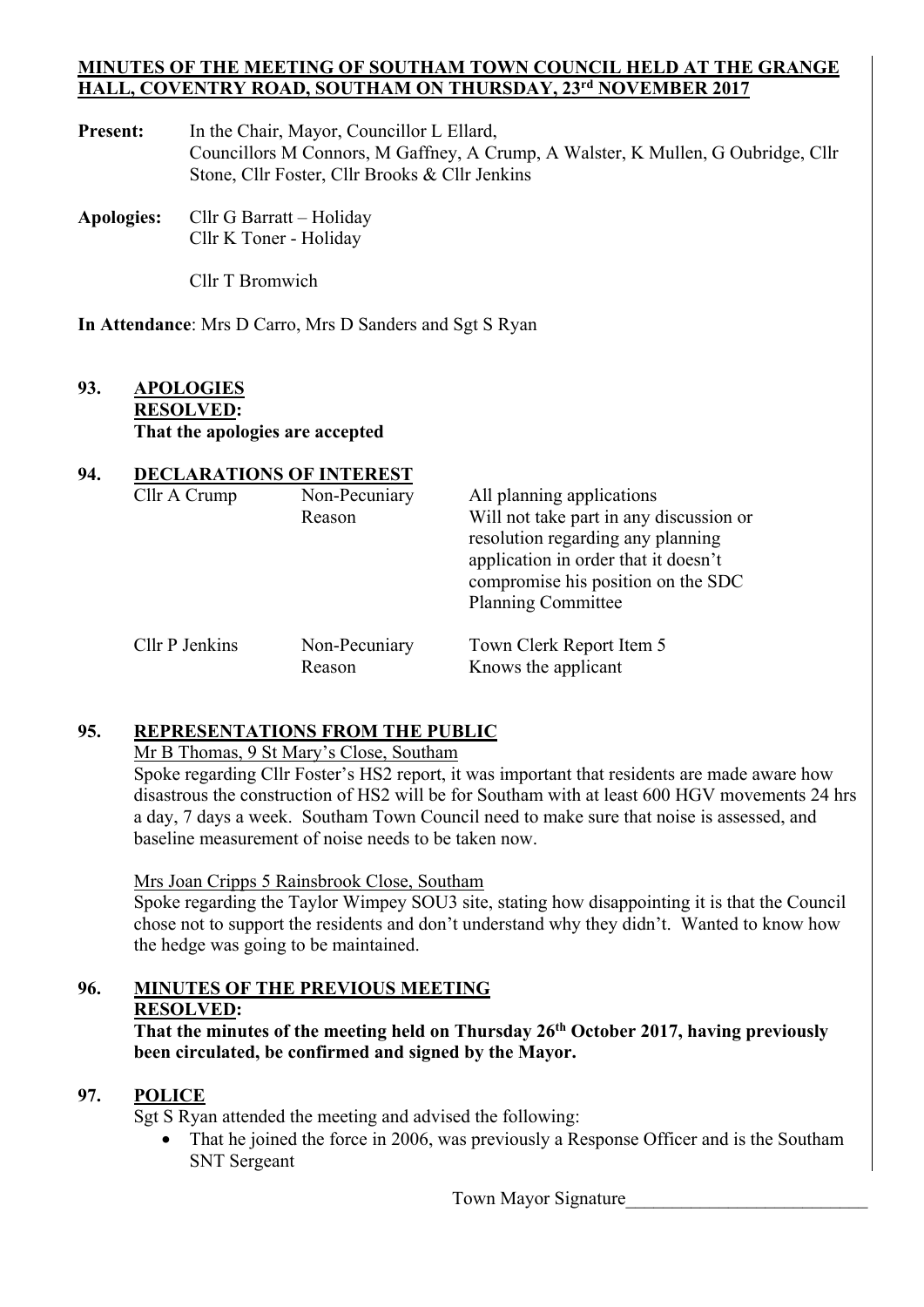- Gave details of the Southam SNT Team
- Nothing has changed regarding Police response in Southam
- Looking at increasing their presence in the town
- Encouraged people to attend the Community Forum and speak to the Police
- There will be planned speeding initiatives across the district
- Stated that they will be more media savvy
- Reiterated that Southam is not a Police Free Zone as suggested on Social Media

## **98. ACCOUNTS FOR PAYMENT**

 i)Invoices were available at the meeting for inspection **RESOLVED: That the payment of accounts dated November 2017, totalling £6,049.83 (details attached) be authorised** 

### **Cllr Crump left the room**

### **99. APPLICATIONS FOR PLANNING PERMISSION**

- **99.1** i) Council considered the applications for planning permission detailed on the schedule dated November2017 upon which the Town Council had been consulted by Stratford District Council. (details attached)
- **99.2** ii) Planning Application decisions dated November 2017 **Noted**
- **99.3** iii) Planning Committee Meeting Dates **Noted**

 **Cllr Crump returned to the meeting** 

## **100. TOWN CLERK'S REPORT**

# **100.1 PUBLIC REPRESENTATIONS**

i)Mr Thomas was advised that the HS2 report would be a feature in the next newsletter and that Cllr Crump has spoken to Planning Officer David Jefferies regarding base line sound monitoring assessments and that it would be an on-going matter

## **RESOLVED**:

 **That the Town council work with HS2 Area Central and SAAG to have a public event in Southam, similar to the one that took place in Long Itchington**

 ii)Mrs Cripps was advised that Cllr Crump has requested that the application is determined at Planning Committee, therefore residents will have the opportunity to reiterate their views at committee

## **100.2 CONSULTATION - EE LTD AND HUTCHISON 3G LTD = PROPOSED REPLACEMENT SHARED ELECTRONIC COMMUNICATIONS BASE STATION, SOUTHAM UNITED FC, BANBURY ROAD, SOUTHAM**

 Members considered the attached correspondence regarding the radio base station at Southam United FC. Redevelopment of that site has necessitated the need to seek an alternative location from which the operators can provide coverage to the surrounding area and maintain network integrity. Consent has previously been granted, however it has subsequently been necessary to make revisions to the design of the proposal and for a minor site relocation. **Noted**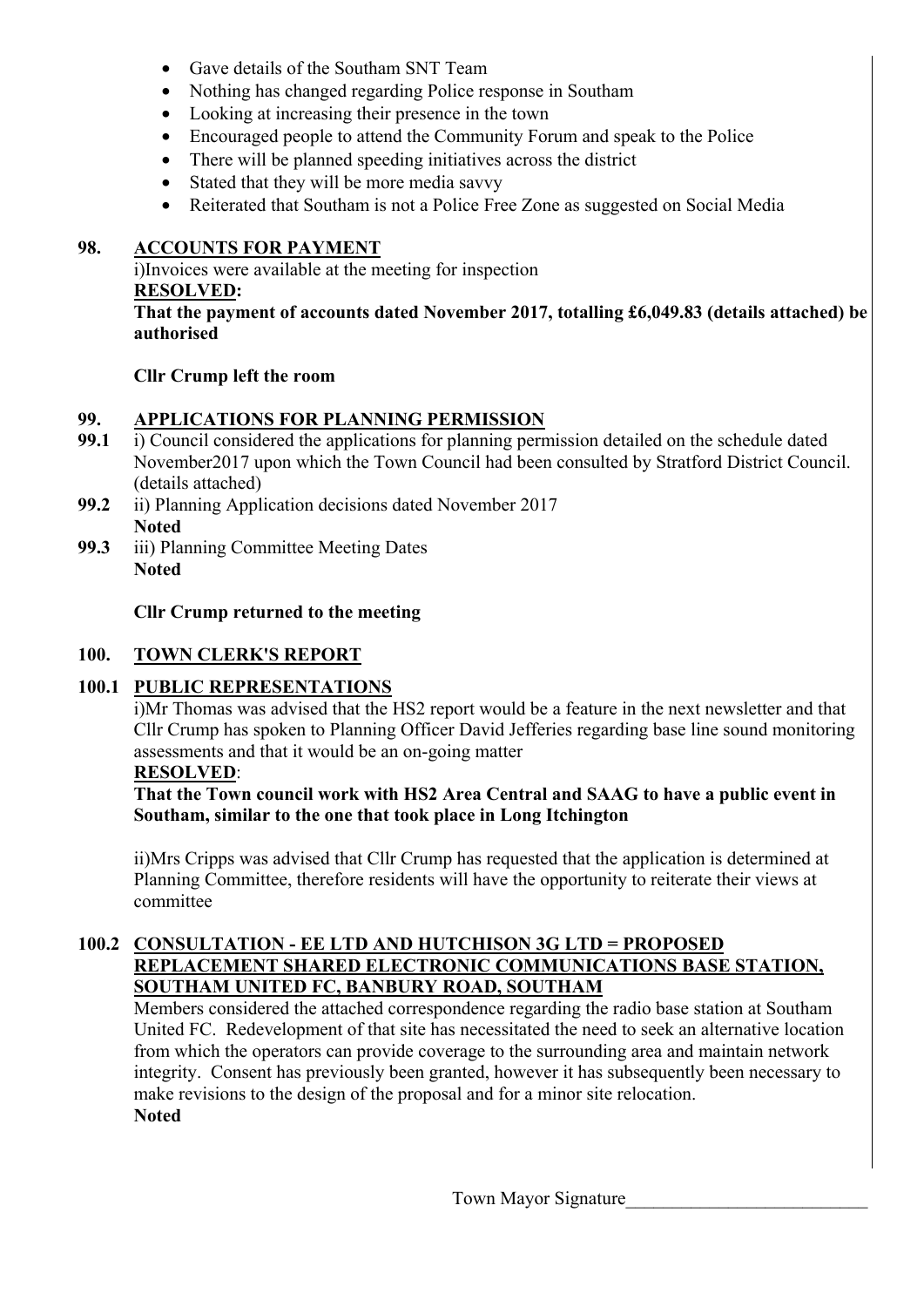# **100.3 ADOPTION OF NEW COUNCILLOR CODE OF CONDUCT RESOLVED:**

**i)To adopt the Councillor Code of Conduct as adopted by Stratford-on-Avon District Council on 16 October 2017, so as to replace the Town Council's existing Code of Conduct ii)To adopt the documents linked to the code, namely** 

 **Guidance Document (including flowchart) Declaration of Acceptance of Office Form Declaration of Personal Interests Form Parish and Town Council Councillor role of description Council Resources Policy Social Media Policy Gifts and Hospitality Policy** 

**iii)To require all members to complete and submit a fresh Declaration of Personal Interests form to the Clerk on or before Friday 9 February 2018, to enable the Clerk to forward these to the monitoring officer** 

**iv)The replacement Code and linked documents shall come into effect on Tuesday 1 May 2018** 

# **100.4 STREET LIGHTING ON WELSH ROAD WEST**

### **RESOLVED:**

**i)To accept the quotation from Warwickshire County Council (WCC) to upgrade all 19 lights at a total cost of £31,000** 

**ii)Once upgraded WCC will adopt these streetlights and the responsibility for them will be removed from the Southam Town Council streetlighting inventory.**

**iii)That the Council will utilise the £18,482 in Streetlighting Ear Marked reserves budget and £4100 in the Columns and Repairs Budget and pay WCC £22,582 in this financial year and the remaining £8418 be budgeted for in the 2018/19 budget.** 

# **100.5 COUNCILLOR VACANCY - BROWNS BRIDGE WARD**

Members considered the Councillor application from Mr Andrew Jamieson **RESOLVED:** 

 **To co-opt Mr A Jamieson to fill the vacant Councillor position in the Browns Bridge Ward** 

# **100.6 APPOINTMENTS OF REPRESENTATIVES TO OUTSIDE BODIES RESOLVED:**

 **i)That Cllr S Stone is the appointed representative for the Southam Flower & Produce Show ii)That Cllr G Foster is the appointed representative for the HS2 Action Group** 

- **100.7 COUNCIL MEETING DATES ENV DATES Noted**
- **101. CORRESPONDENCE**

i)Mr P Barratt

**RESOLVED:** 

 **To respond advising that it is not something the Council can get involved with and that he should contact his provider** 

ii)Ms E V Werkhoven

# **RESOLVED:**

 **i)To respond advising that she should attend the next Community Forum on the 13th December to raise her concerns**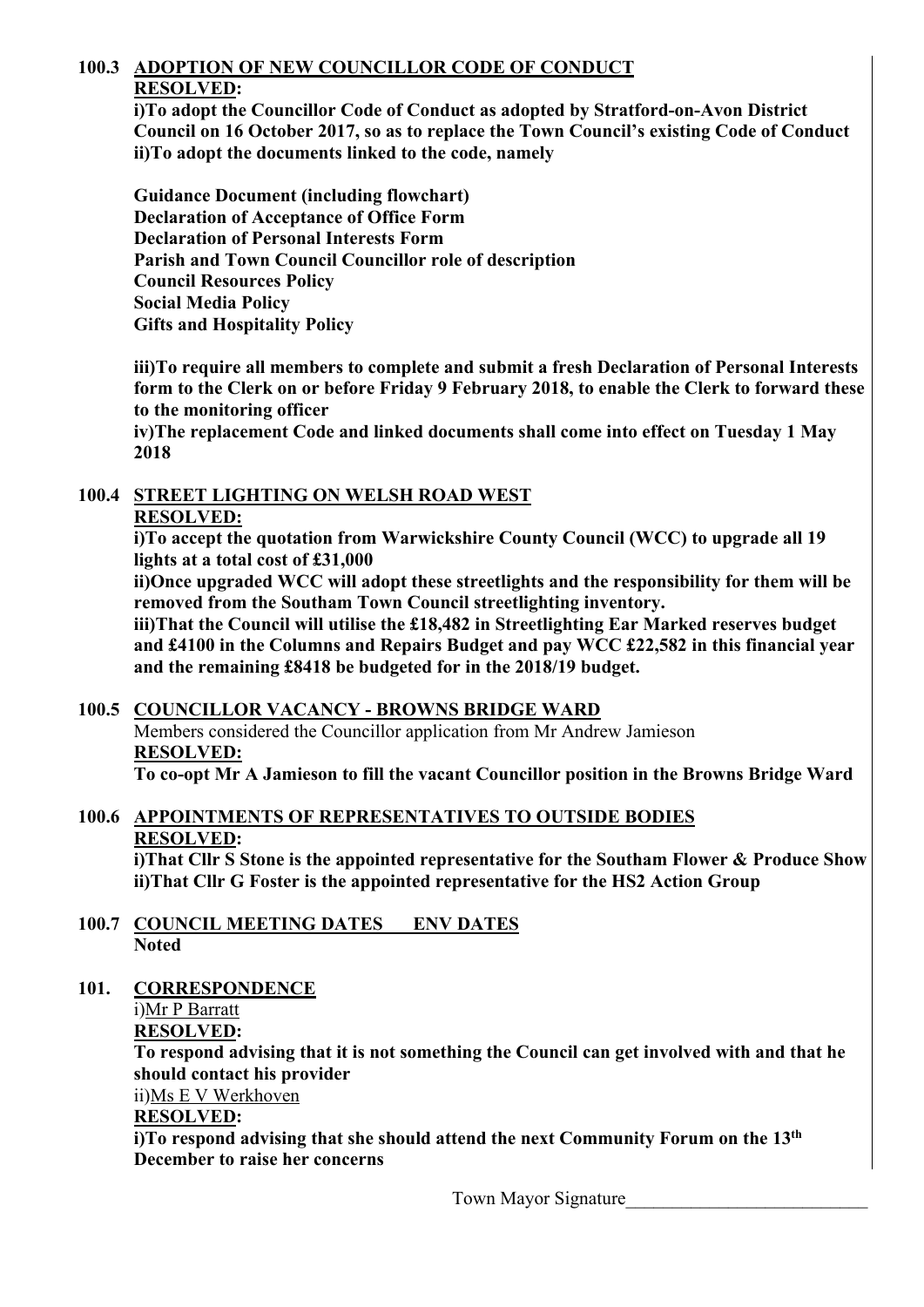**ii)That she should write to County Councillor A Crump expressing her concerns and encourage neighbours to do the same iii)That Cllr Walster is to approach St Mary's Catholic Primary School about a possible speeding initiative in the next financial year**  iii)Southam in Bloom **Noted**  iv)Southam & District Lions Club **Noted v)**Southam First  **Noted** 

### **102 REPORTS FROM WORKING PARTIES**

**102.1 ENV WORKING PARTY MINUTES ON 9TH NOVEMBER 2017** 

**Item 1 – Planning Applications** 

**17/01930/REM – Land between Daventry Road and Welsh Road East, Southam – Taylor Wimpey** 

**RESOLVED:** 

**To object to the Affordable Housing mix as the proposal is in conflict to what is required, there is a need for bungalows in Southam and more need to be provided.** 

**To object to the provision of the Football Pitch and Sports Pavilion, Southam is already well served with football pitches and there is no evidence to suggest otherwise. There is evidence that Southam has a deficit of Public Open Space and therefore this space should be public open space with a Community Hall.** 

**The Town Council does agree with the Taylor Wimpey proposal regarding the 10m buffer but would request that the hedge has additional planting.** 

**WCC – Southam Quarry: Revised Infill Restoration Scheme. EIA Regulations 2017 – Request for Scoping Opinion RESOLVED: To respond stating that the Council would like more information on the following:** 

- **On the lorries coming from the South East**
- **The type of materials being imported**
- **How is the ecology going to be managed with regards to the different types of materials being imported?**
- **Clarity on 6.4.7 and 6.4.8**

**That the Town Council Representative is kept updated at the liaison meetings** 

**17/03116/FUL – Mr J Rowlatt – 45 Stowe Drive, Southam RECOMMENDED: No representations 17/02393/FUL – Mr R Chalmers – 2 Coventry Road, Southam RECOMMENDED: No representations 17/03278/TPO – Mr J Swain – 1 Browns Bridge Court, Southam RECOMMENDED: Refer to the Tree Officer**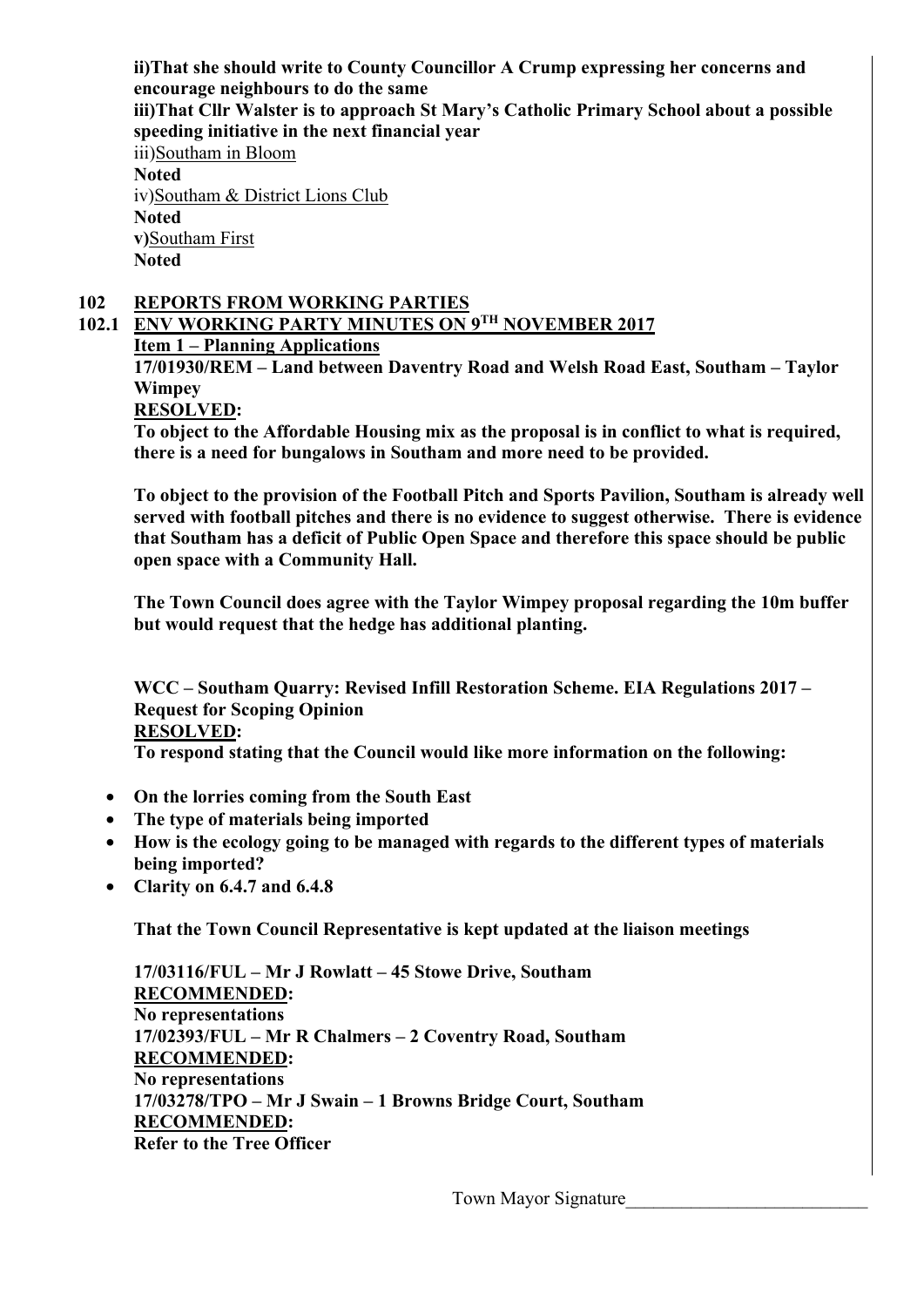## **102.2 MINUTES OF THE DEMENTIA TRAINING ON 9TH NOVEMBER 2017**

Training was carried out by Jill Turley, it was an excellent training session. The expectation from the training is that the Town Council would join the Dementia Action Alliance and commit to three actions.

#### **RESOLVED:**

**i)That the Town Council apply to be a member of the Dementia Action Alliance ii)That the initial three actions are as follows:** 

- **Action 1 All Councillors become a Dementia Friend**
- **Action 2 Have a dementia tab of the Town Council website with all the various groups and support information**
- **Action 3 Have a dementia article in the Newsletter**

**Other ideas discussed:** 

**Tesco's having a 'Slow Till' Promoting Dementia Friends so business can sign up Dementia Town Audit Dementia Ambassador** 

### **102.3 SOUTHAM PUBLIC RIGHTS OF WAY VOLUNTEER GROUP ADMINISTRATION**

The chair confirmed that the groups registration had been ratified by the Town Council and the registration form signed and submitted.

 Two members, Jim Taylor and Nigel Chapman, previous P3 members have decided to withdraw from the group but it was understood 2 new members have expressed an interest to join.

 Mike B stated he had been through the old P3 file (the previous volunteer group) and had extracted the relevant maps, survey forms and other useful documentation necessary to get the group started. He also commented that the P3 group was organised under a committee, but he did not intend to operate with one for the current group.

 **ACTION- Debbie Carro to circulate a full list of all contact details to all members. It was also suggested that a Facebook closed Group would be a good vehicle for members to keep in touch, highlight issues and share photo`s.** 

 **ACTION - Mike B to look into setting one up.** 

### **WORKING PRACTICES AND DOCUMENTATION**

There are various documents in the P3 file Mike B highlighted that either need updating or clarifying, as follows-

 i)Working Practices – Risk Assessments. The last version published on Feb 2006 sets out some types of equipment prohibited for use by volunteers, e.g. no solid metal or solid plastic strimmer blades and chainsaws.

### **ACTION MB to check with Richard Barnard if a more recent risk assessment has been undertaken and whether the restrictions are still in force.**

ii)There is a definitive map, SP 46 SW, dated 1998 the group reviewed and used that shows the PROW`s. Some routes may have been diverted or extinguished due to housing developments. This map also does not show the Town Boundary.

 **ACTIONS – Andy to check with the WCC PROW support group if a more recent version is available and any other associated maps which may be of use. Mike B to add the Town Boundary to the 1998 map and get some photocopies.** 

iii)There is a list of landowners in the file that's not up to date.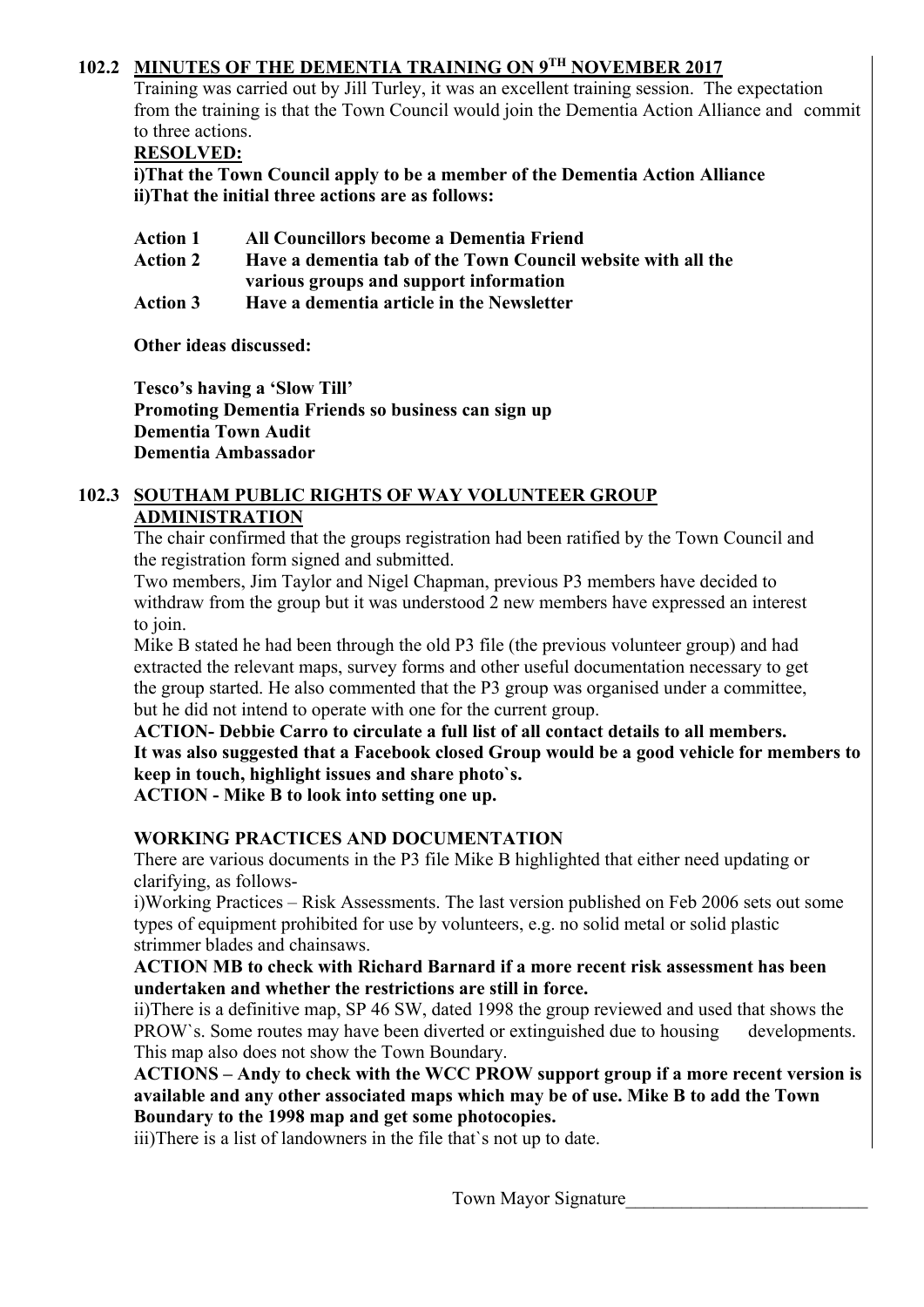## **ACTION – Mike B to see if the support group has a current list, otherwise it will necessitate Land Registry searches (possibly jointly with the Neighbourhood Planning Group who need to do the same).**

It was suggested a letter introducing ourselves to landowners would be advisable and a first step to building a working relationship.

 **ACTION – Mike B and Debbie to draft one.** 

Also put forward to identify members of the group when walking the routes and working, hi-vis jackets / Tabards or similar, suitably printed with the volunteer group name.  **ACTION - Mike B to see what`s commercially available, at what cost and report back.** 

# **FIRST STEP – CONDITION SURVEYS**

We spent some time familiarising ourselves with the map and PROW routes, clarifying what our role is and the sort of things we need to be looking for and noting when we start surveying them. Mike B showed some completed surveys by way of example from the P3 group. Completed surveys form an integral part of a condition report submitted to the WCC PROW support group.

 The PROW routes were allocated by choice as listed. Members are free to assist on any as they see fit. Given the onset of the Christmas holiday period no time limit has been set for completion.

| <b>Andy Crump / Mike Brooks</b> | SM 19, SM 19a, SM 21 |
|---------------------------------|----------------------|
| <b>Mike Brooks</b>              | <b>SM 180</b>        |
| <b>David Howell</b>             | <b>SM 18, SM 22</b>  |
| <b>Mary Stott</b>               | SM 28, SM 30         |
| <b>Michael Ray</b>              | <b>SM 52</b>         |
| <b>Mike Jaye</b>                | SM 29, SM 31         |
| <b>Shona Hudson</b>             | SM 23, SM 32         |
| <b>Zoe James</b>                | <b>SM 33</b>         |

 **Next Meeting to be arranged in approx. 1 months' time.** 

# **102.4 HS2 MEETING – REPORT CLLR G FOSTER**

I attended a public meeting in Long Itchington on 21st October where HS2 Ltd presented some plans for the construction phase of the line. As a reminder, the route is divided into three sectors: Area North, Area Central and Area South. Long Itchington is in Area North as is the tunnel. Southam is in Area Central with the boundary between the two defined by the river Itchen.

 The meeting was organised by the SAAG together with Long Itchington Parish Council. In attendance were engagement and construction management representatives from HS2 and Warwickshire County Council HS2 co-ordinator. WCC is playing a major role in working with HS2 to plan traffic routes, movements, restrictions and roadworks.

 HS2 presented some specific plans for the tunnel and nearby earthworks including how the tunnel will be constructed. Although the main works contractors are still compiling detailed plans for construction, the rough planning by HS2 in the tunnel vicinity was pretty revealing and is reproduced below.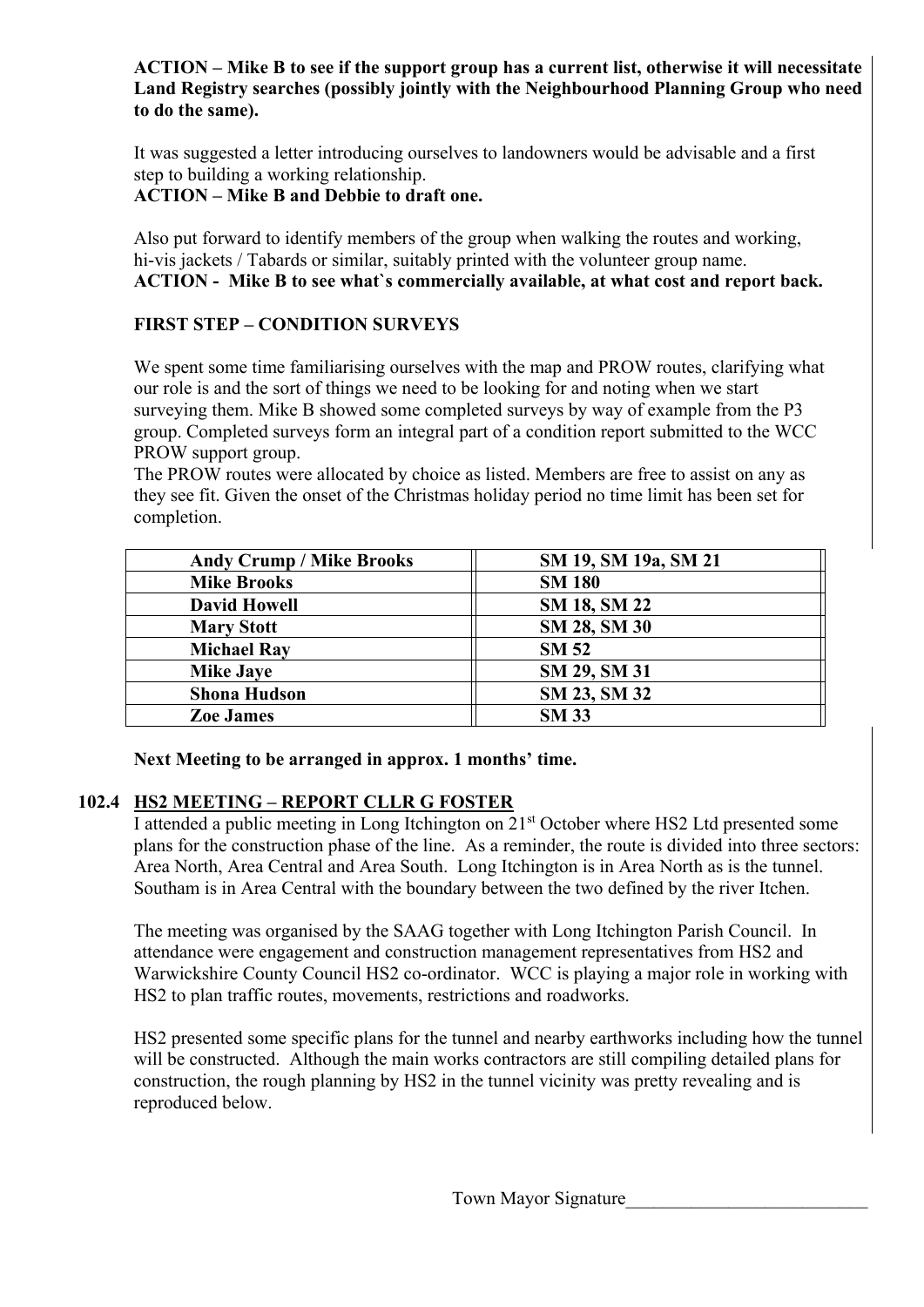

Some key points of the construction plan include:

- The only work going on at the moment is purely preparation and includes creating new habitats for protected species that will be displaced during construction.
- The Main Works construction will start in the spring of 2019 and last about 4 years, including earthworks and the tunnel.
- A lot of preparation will be required before the boring of the tunnel can start; sufficient power and water has to be supplied to the site and the roads needed for transporting the Tunnel Boring Machine (TBM) made suitable. The TBM will be transported in pieces via the existing lane at the bottom on Ufton Hill.
- Tunnelling operations will commence spring 2020 and last about 20 months. This will be 24 hours a day, 7 days a week. Spoil from the tunnel will be transported north to the Birmingham section in order to build up an embankment. These HGVs will travel down the Fosse way at a peak frequency of about 600 movements per day.
- Both the "up" and "down" tunnels will be bored from north to south so the TBM will be dismantled after the first side is done and returned to the start.
- The road between Offchurch and Long Itchington will be stopped up for good just before the Fosse Way some time mid-2021. During construction, Welsh Road will gain a roundabout where it crosses the Fosse Way and this is likely to remain.
- Currently the design of the cutting near Southam is assumed to be having very shallow sides as this makes it least susceptible to slippage. However, this means that the volume of spoil is very much greater and hence many more HGV movements near Southam during construction. Although a lot of this information is not necessarily new, it is distributed across a bewildering number of detailed documents from HS2. Therefore, a simple, focussed presentation plus an opportunity to ask questions about the specific locality was invaluable,

 Therefore, a resolution of Council is sought to allow us to work with HS2 Area Central and SAAG to put on a similar event in Southam. Note that the HS2 Engagement Manager for Area Central recently left HS2 and is still to be replaced so there may be some delay before such an event will be possible.

### **See minute 100.1**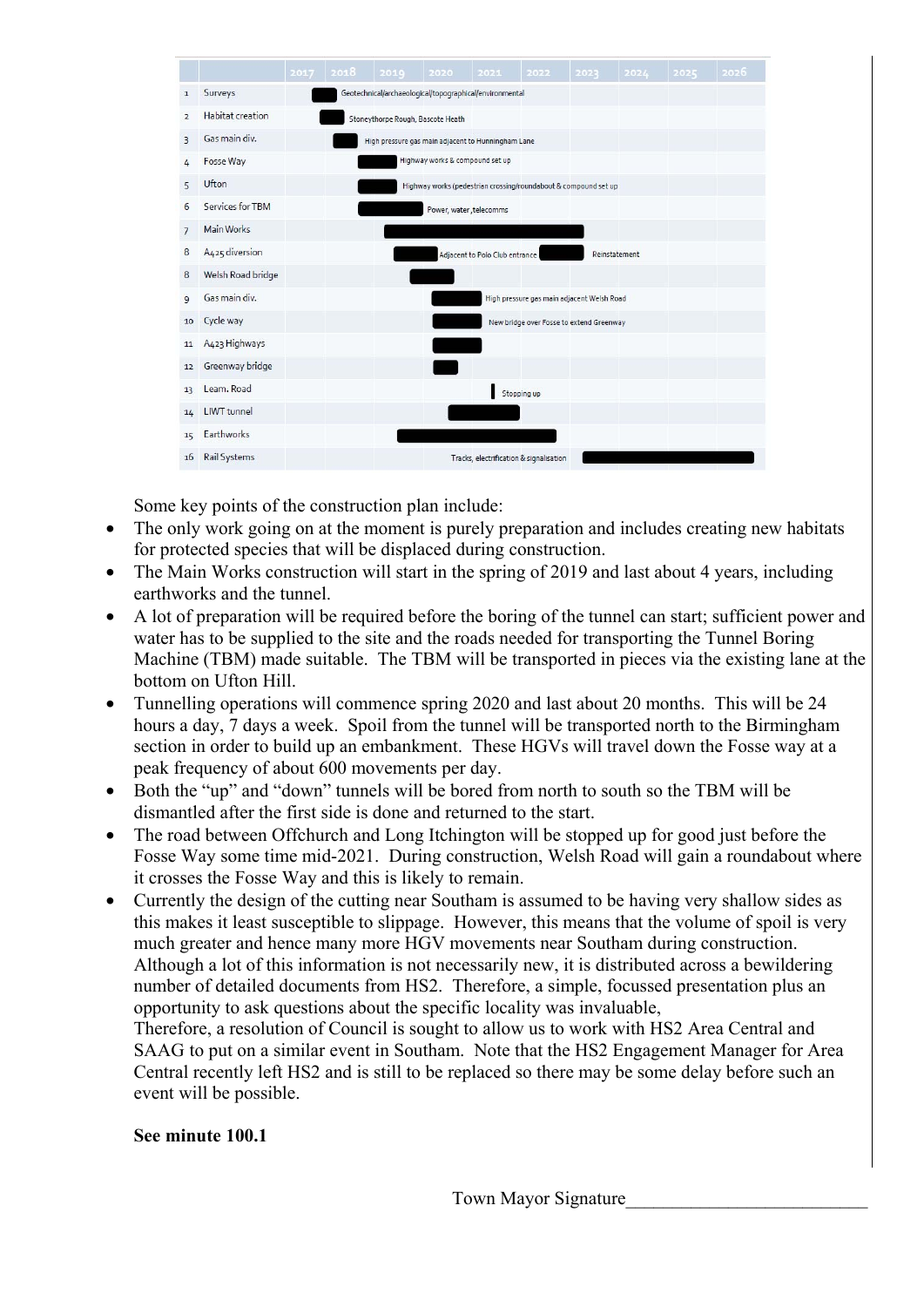#### **102.5 STRATFORD DISTRICT CCTV PARTNERSHIP FORUM – 28TH MARCH 2017 MINUTES Noted**

# 102.6 ORBIT MEETING MINUTES – 8<sup>TH</sup> NOVEMBER 2017

Work has started on the ramp

Work should take approximately 4 weeks

The work should not affect the Christmas Lights Switch-on on the 26<sup>th</sup> November 2017 Once the ramp is installed, contractors will return to measure up for the hand rail There is a replanting scheme for the loss of trees

### **External Lighting**

 It was discussed how important the lighting is, especially now the nights are drawing in. Orbit advised that new lighting should be installed before the end of the year

#### **Boundary Wall**

 The wall is a complicated matter, so any work needs to be carefully considered. Orbit have decided to take down one section, inspect and monitor

#### **Restaurant**

Catermasters finish on the 19<sup>th</sup> December, tenders have been considered from three different caterers, the caterer appointed will provide what is needed for residents only, pre- Christmas and will be open to the public in the new year

#### **Community Rooms**

 The Leases have been held up due to issues regarding getting access to the building. Orbit are in the process of installing key fob access to the main entrance on the High Street and relocating the CCTV. The key fob access cannot at this stage be used by residents because they must go through the restaurant to get to their rooms and the restaurant cannot at present be blocked off, but this is something that they are looking to resolve.

### **Layby**

Orbit will be installing signage to inform people that they should not be parking in it

### **Orbit – 2nd Phase**

 Orbit are still keen on a 2nd Phase which is dependent on what the Police want to do with the building. Orbit will keep the council informed.

### **102.7 SOUTHAM CHRISTMAS LIGHTS ASSOCIATION – MINUTES 17TH OCTOBER 2017 Noted**

### **102.8 LOW CARBON BRITAIN CONFERENCE – CLLR P JENKINS REPORT**

Firstly, I'd like to thank Councillors for giving me the opportunity to represent Southam on a national level on such an important issue. Climate Change in my opinion is one of the greatest issues we face as a country and as a society. Given the recent news that our neighbour town, Leamington was named as one of the 44 towns and cities breaching WHO guidelines on air quality, I think more could absolutely be done.

 It was great to see many public and private initiatives to tackle this issue. There were a number of speakers from groups such as the Energy Saving Trust and the British Lung Foundation. One of my favourite initiatives was a collaboration between a company called Zipabout and Oxford County Council who are looking to create a zero-emission zone in the city centre. It was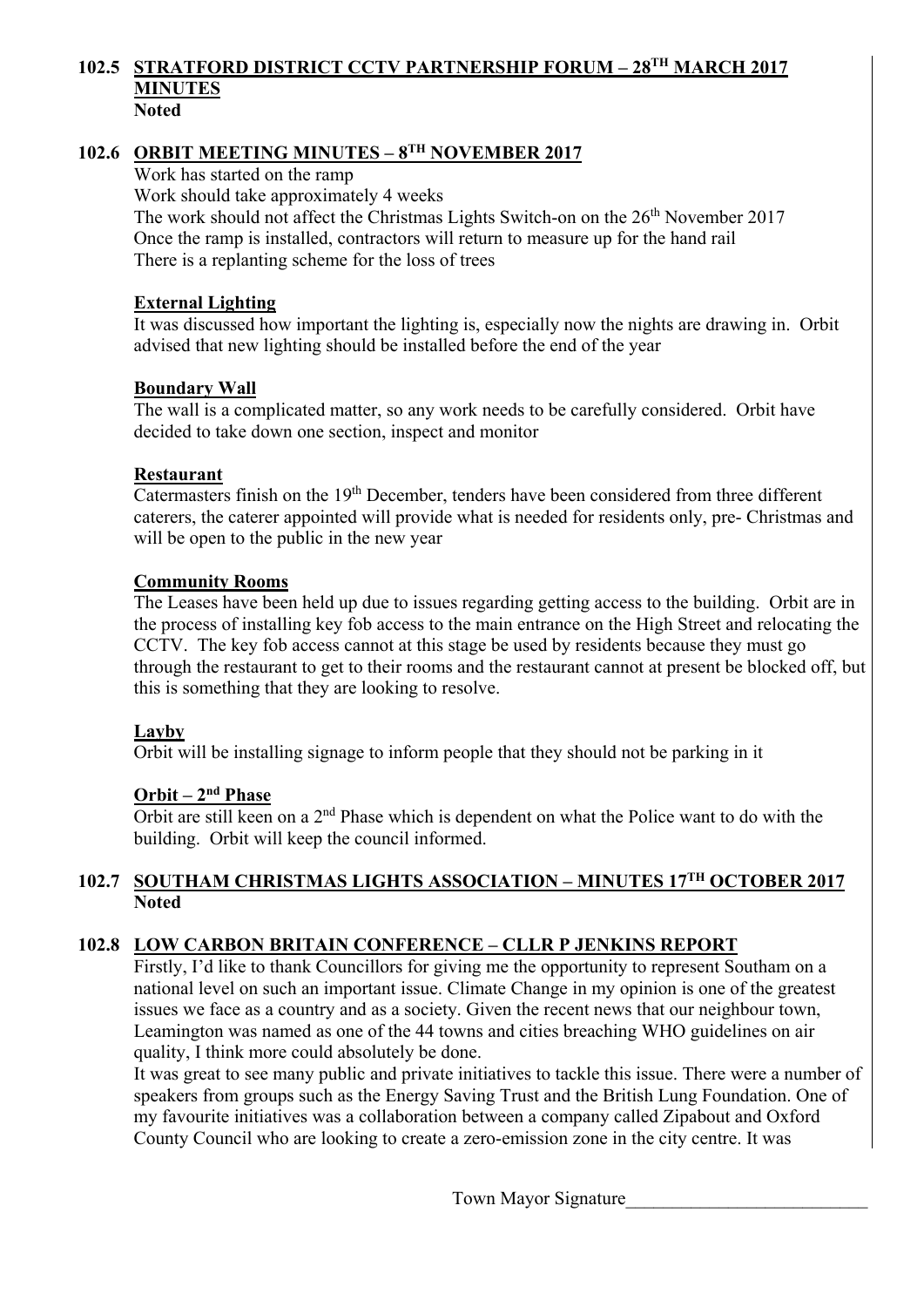noticeable however that all of the initiatives spoken about were on a much larger scale than a small Town Council like ourselves.

 There was one report from Olivia Haslam who is the deputy director of Clean Growth and Carbon Budgets at Department for Business, Energy and Industrial Strategy. She spoke about the governments clean growth strategy which I was hopeful, could be applicable to us. This was a 165 page document setting out the country's strategy for getting emissions down by 80% by 2050. I reviewed this and was disappointed to see little or no advice to smaller parishes like ourselves to be greener. So, with the agreement of Councillors I'd like to us to write to her or her department asking how we can be greener and propose that we come up with ideas about how, as a town, we can be greener at our next ENV.

## **RESOLVED:**

 **i)To write to Oliva Haslam to ask how a town like Southam can become greener ii)To discuss a greener Southam at the February ENV** 

## **102.9 PLAY AREA DEVELOPMENT WORKING PARTY**

Town Clerk updated Members on the proposals for the Park Lane Recreation Ground, the latest quote is £86k, consultation with residents will take place at the Christmas Lights Switch-on and in Tithe Lodge from the 4th December 2017 for two weeks, after which a final decision needs to be made and an order placed before Christmas

#### **RESOLVED:**

 **That the December Recess Meeting make the final decision so that the order can be placed** 

## **103. MEMBERS ITEM – CLLR G FOSTER**

As part of the Town Council WALC Membership, the Council can apply for 2 hours free planning advice.

The Neighbourhood Plan Steering Committee would like to make use of this benefit (although it is recognised that the Neighbourhood Plan Steering Committee is not a committee of the Council).

They would like the WALC planning consultant to attend a scoping meeting in preparation for engaging them for an assessment of the plan so far and recommendations for next steps. They expect this to be a continuing relationship until they have a complete plan through the assessment stage.

Quotes for consultants have already been received (they could only find 2) and the Steering Committee is favouring the one with the lower hourly rate.

The funding for this engagement would be sought via grant and we are conscious of the time pressure to beat the grant deadline of the end of January.

#### **RESOLVED:**

 **That the Town Council applies for the 2 hours free planning advice and if unsuccessful the Town Council will underwrite the cost** 

#### **104. QUESTIONS FOR COUNTY AND DISTRICT COUNCILLORS**  Cllr T Bromwich **Report was considered and noted**

### Cllr A Crump

Advised the following**:** 

- $8<sup>th</sup> 9<sup>th</sup> 10<sup>th</sup> December Stratford Christmas Market$
- Gypsy & Traveller Emergency Stopping Place CPO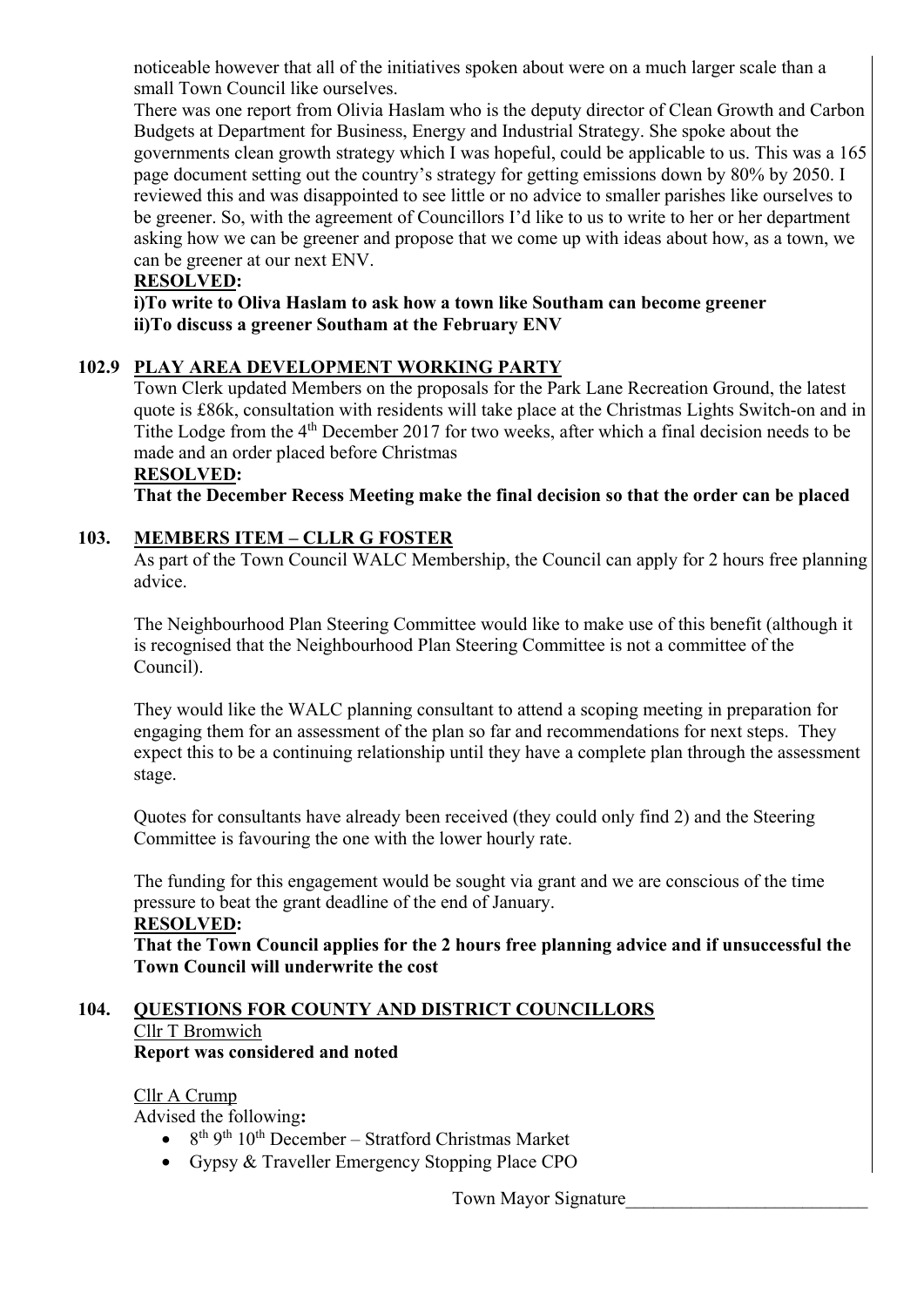- Holywell Industrial Estate Planning Application approved
- Missing railings in Wood Street & Market Hill has been reported to WCC
- Building next to Southam Windows has been boarded up
- Will be speaking to Elaine Betterger at WCC regarding Rights of Way
- Orbit garages have been sold to a company called Secure Parking and their telephone number is 01789 543786
- Children's Centre There will be an emergency debate of full Council next week
- There is an issue regarding Southam Leisure Centre, several problems, the Manager has left, now have a new cleaner, as they were using agency cleaners, the pool temperature, does meet standards, there are on-going issues that need to be resolved
- Planning Appeal Although I was unable to attend I have been keeping in touch with the officers, who advised that the SDC Counsel and STC Planning Consultant performed well – Now we have to watch this space
- Taylor Wimpey have appointed Fortess as their Housing Association company

## **105. EXCLUSION OF THE PUBLIC FROM THE MEETING**

#### It was moved and

**RESOLVED: that pursuant to Section 1(2) of the Public Bodies (Admission to Meetings) Act 1960 the public be excluded from the meeting because publicity would be prejudicial to the public interest by reason of the confidential nature of the business to be transacted** 

# **106. STAFF SALARIES AND PAYMENT FOR SERVICES RESOLVED:**

 **To authorise the payment of staff salaries dated November 2017**

# **107. PERSONNEL WORKING PARTY**

# **RESOLVED:**

 **That as the Grange Hall Administrator is a Town Council employee and holds a Town Council contract, the Town Council should fund the whole salary and budget accordingly.** 

### **Meeting closed at 9.18 pm**

|                        | SOUTHAM TOWN COUNCIL - November 2017 ISSUE 2 |                                                               |                                                                                                                                                                                                                                                                                                                                                                                                                                                                                                                                                                                 |                                 |                                                                                                                                                        |  |  |
|------------------------|----------------------------------------------|---------------------------------------------------------------|---------------------------------------------------------------------------------------------------------------------------------------------------------------------------------------------------------------------------------------------------------------------------------------------------------------------------------------------------------------------------------------------------------------------------------------------------------------------------------------------------------------------------------------------------------------------------------|---------------------------------|--------------------------------------------------------------------------------------------------------------------------------------------------------|--|--|
| <b>APPLICATION NO.</b> | <b>APPLICANT NAME</b>                        | <b>SITE</b>                                                   | PROPOSAL                                                                                                                                                                                                                                                                                                                                                                                                                                                                                                                                                                        | <b>OBSERVATION DATE/COMMENT</b> | <b>Comments</b>                                                                                                                                        |  |  |
| 17/03119/FUL           | Miss K Mahonev                               | 21 Flying Fields<br>Roads.Southam Cv47 1GA                    | Erection of a replacement porch                                                                                                                                                                                                                                                                                                                                                                                                                                                                                                                                                 | 23rd November 2017              | No representations                                                                                                                                     |  |  |
| 17/01769/FUL           | Mrs J Moore B L &<br>JE Moore                | 13 Market Hill, Southam                                       | Replace wooden windows and doors with double<br>glazed plastic units in 9 flats at James Moore<br>House                                                                                                                                                                                                                                                                                                                                                                                                                                                                         | 28th November 2017              | Please refer this application to the Conservation Officer                                                                                              |  |  |
| 17/03285/FUL           | Mr Carl Washbrook CV47 OLB                   | 5 Hill Top Close, Southam                                     | Proposed single storey side and front extension                                                                                                                                                                                                                                                                                                                                                                                                                                                                                                                                 | 12th December 2017              | No representations                                                                                                                                     |  |  |
| 17/03131/OUT           | Tompkins<br><b>Construction Ltd</b>          | Insight Park, Welsh Road<br>East. Southam                     | Outline application (all matters reserverd) for up to<br>24 dwellings, informal open space and all<br>necessary ancillary and enabling development<br>(resubmission of application 16/00691/OUT                                                                                                                                                                                                                                                                                                                                                                                 | 7th December 2017               | Southam Town Council objects to this application for the<br>same reasons which 16/00691/OUT was refused as it<br>is a duplication of that application. |  |  |
| 17/03129/OUT           | Mr Joe Ross                                  | East, Southam Cv47 1NB                                        | Holt Farm (Ross) Welsh Road Construction of a Steel Portal Frame Agricultural<br><b>Building</b>                                                                                                                                                                                                                                                                                                                                                                                                                                                                                | 29th November 2017              | No representation                                                                                                                                      |  |  |
| 17/01930/REM           | Taylor Wimpey<br>Midlands                    | Land between Daventry Road<br>and Welsh Road East.<br>Southam | Reserved matters application for 535 dwellings pursuant to<br>approval of15/04473/OUT (phase 2 of 2) including matters<br>relating to layout, landscaping, appearance and scale<br>reserved by condition 2 of 15/04473/OUT. Including internal<br>road network, housing layouts and types, gren infrastructure,<br>two children's play areas, and 1.61 Ha of outdoor sports<br>pitches together with parking, landscaping and open spaces<br>Includes details pursuant to the discharge of conditions<br>13,14,15,19,24,25,26,27,28,30,32, and 33 of permission<br>15/04473/OUT | 1st December 2017               | Southam Town Council reiterates its previous<br>objections to this application.                                                                        |  |  |